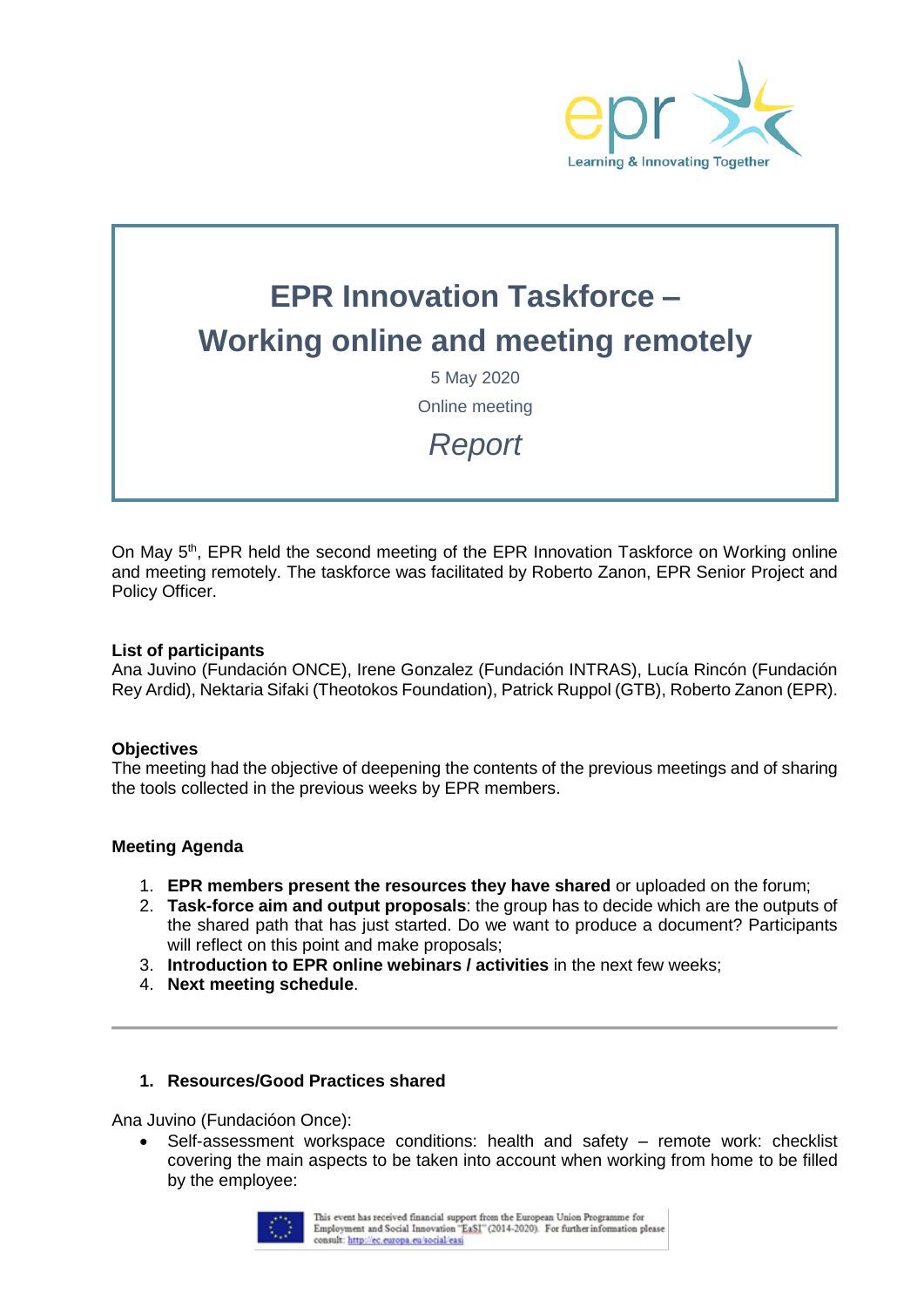

• Recommendations to cope with isolation during the COVID-19 lockdown.

Lucía Rincón (Fundación Rey Ardid):

• Good practices on Working Remotely: collection of tips on how Fundación Rey Ardid is preparing for telework.

All presentations are available on the dedicate EPR forum webpage [here.](https://www.epr.eu/forums/forum/resources-on-online-meetings-and-events/?view=all)

The following discussion brought out some important elements:

- The tool presented by Fundacion Once highlights the need to empower the workers with respect to certain safety measures. Since the workers are in their home, they must be encouraged to independently monitor the safety and adequacy of their workspace. This is important for two reasons:
	- $\circ$  It makes the workers responsible and requires their active involvement, helping them to understand the importance of preparing an adequate workspace.
	- $\circ$  Partially frees the employer from liability in the event of accidents due to carelessness or lack of adherence to the directives by the worker himself. By certifying that they have prepared their workspace in the manner described in the document, the worker agrees to take part in the responsibility for his quality.
- Employers sharimng videos, suggestions, indications etc with its employees are achieving an important goal on several levels:
	- o Maintains communication and the link between organization and workers even when they are not physically close to their company;
	- $\circ$  Reassures the workers that the employer takes care of them even from a distance and gives importance to their quality of life;
	- $\circ$  Especially in a situation of generalized international crisis, receiving solutions (at least partial) on how to maintain and improve certain behaviors even at home is positive. This helps to spread the idea that, albeit in an emergency, there are people who are concerned with finding solutions and who are actively working to resolve the crisis.
- The coronavirus-related crisis and the consequent lockdown will hopefully resolve itself over the next few months. It is therefore necessary to share answers related to how to return to work safely. What can be the settings, the arrangements, the solutions to adapt the work in an integrated and safe way? The group undertakes to seek resources in this sense and to share them in the next meetings.

## **2. Task-force aim and output proposals**:

The group discussed on the purpose of the meetings and whether they should lead to the development of some kind of output.